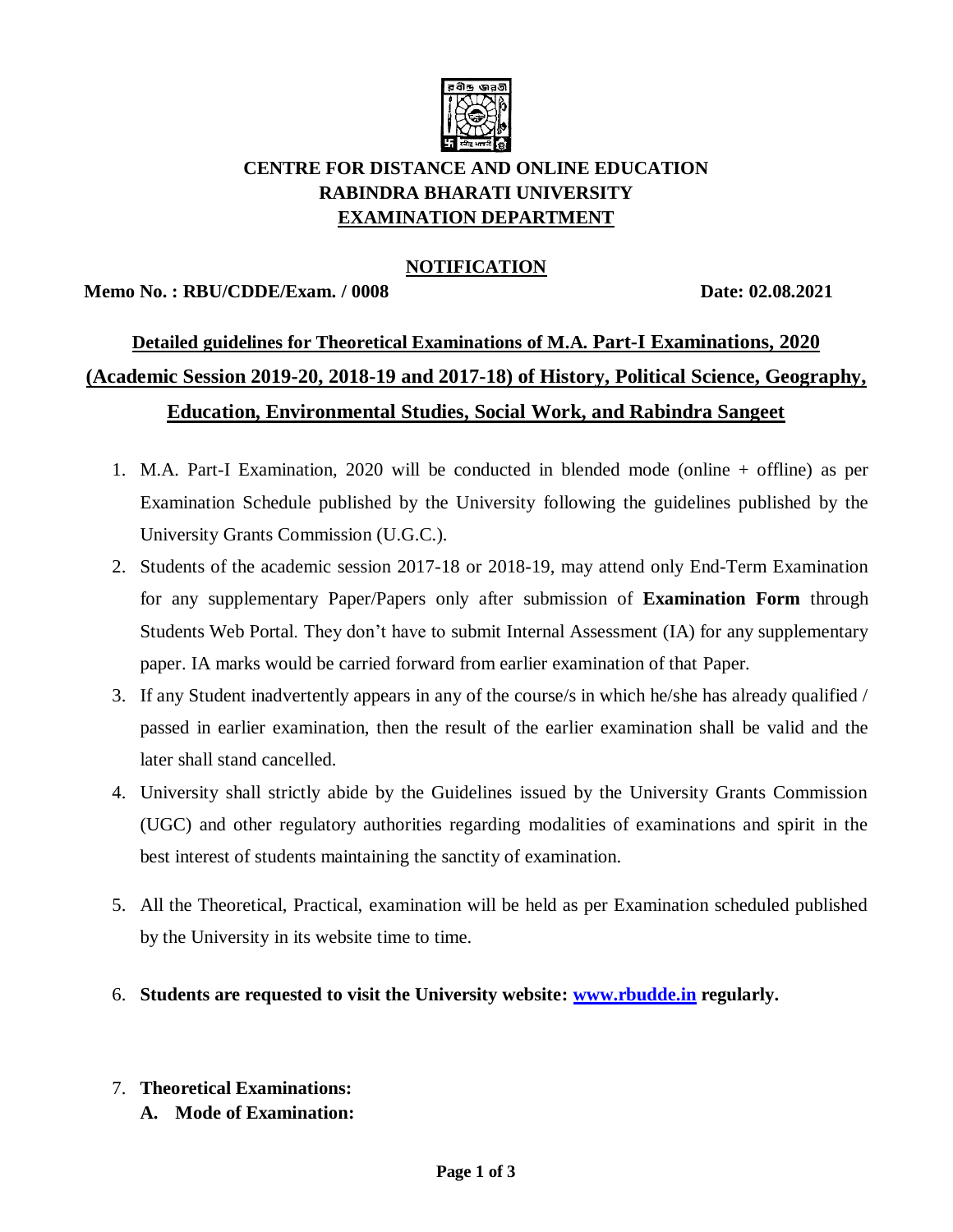#### **I. Blended Mode (Online + Offline):**

#### **a. Subjects under this mode of Examination are:**

All theoretical subjects of PG academic programmes under the Faculties of Arts, and Fine Arts.

#### b. **Duration of Examination**:

Duration of Examination for all Paper/s: 4 (Four) hours.

#### **c. Number of questions to be attempted:**

For all Paper/s: 4 out of 8 questions. Each question may be sub-divided, if required. (Marks  $=$  $20*4 = 80$ ).

#### **d. Examination Procedure:**

i. Students have to log in to the Exam Portal i.e. **['http://examdde.rbu.net.in'](http://examdde.rbu.net.in/)**using his/her 'Username' and 'Password'.

Candidates may log in to the Exam Portal, thirty (30) minutes before the commencement of the Examination as per schedule on the date of examination.

- ii. Students should go through all the instructions /Video / Screenshot (if any) very carefully before the commencement of Examination. All Instructions will be available in the Exam Portal i.e. **['http://examdde.rbu.net.in'](http://examdde.rbu.net.in/)** regarding downloading of Question Papers and uploading of Answers.
- iii. Question Papers will be made available on the Portal and the Students should download / write down these question papers at the scheduled time (i.e. 30 min. before the commencement of the Examination) on the date of examination, then he/she may log out from the Portal.
- iv. Students should write their answers on standard quality A4 size paper with blue/black ink pen within stipulated words as desired by the concerned Department and within ten (10) pages per question.
- v. **Students should write down the "name of the examination, course name with specialisation (if any) (as written in the question paper), Examination Roll Number, Page number maintaining sequence" in each page for answering a question.**
- vi. Students should put a note that his/her answer has been completed for each question he/she has answered.
- vii. Separate set of pages are to be used for answering separate questions, maintaining the rules as mentioned in the point v.
- viii. Students should not write his/her name anywhere in the answer sheet. If it is found that the Student has written his /her name in the answer sheet then his/her